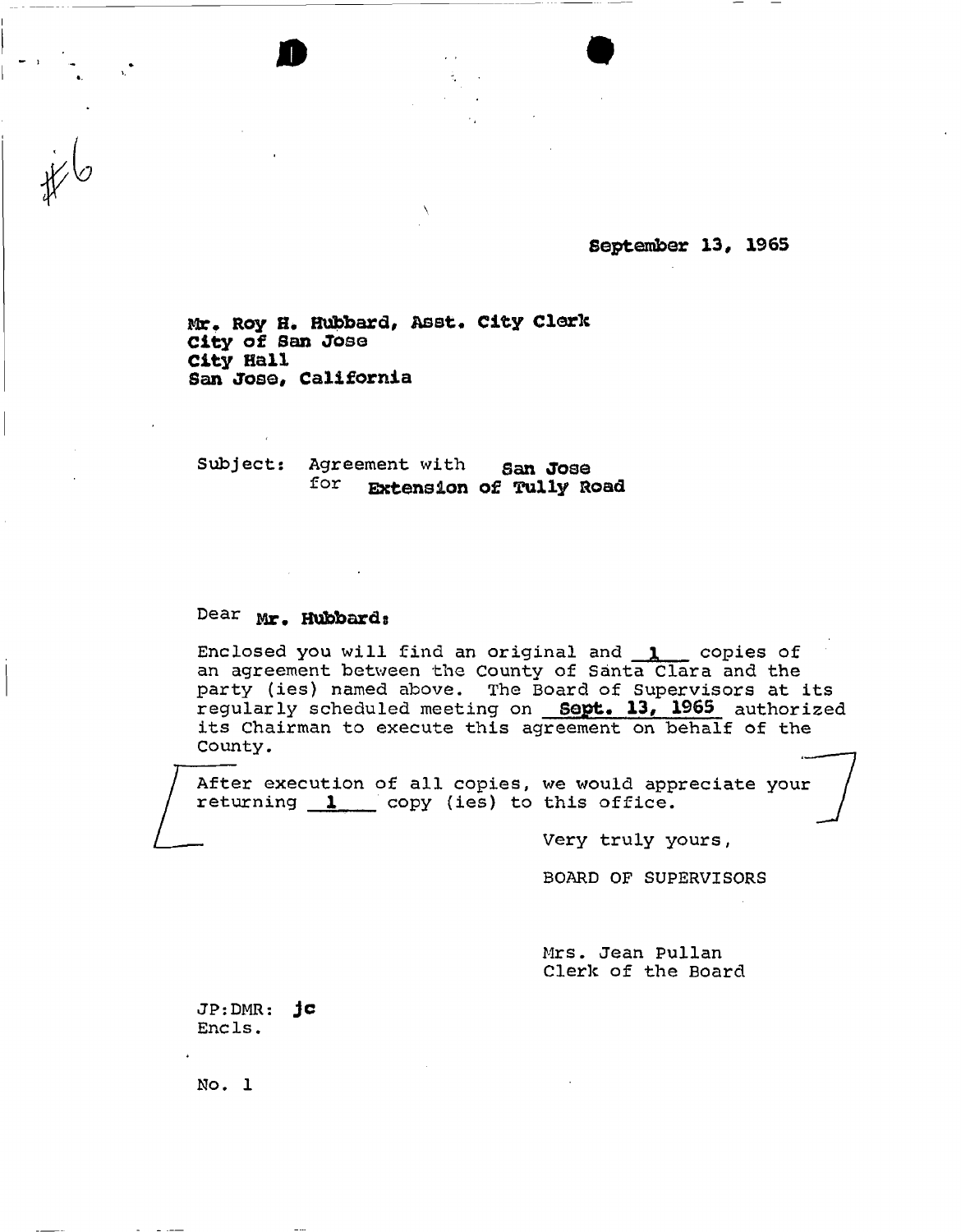|      | S.D.<br>county of santa clara                                                                  |
|------|------------------------------------------------------------------------------------------------|
|      | TRANSMITTAL MEMORANDUM<br>٥<br>DEPARTMENT OF PUBLIC WORKS<br>Ω.<br>DATE: September 2,<br>-1965 |
| FOR: | BOARD OF SUPERVISORS AGENDA OF<br>September 13<br>.19 65                                       |

FROM: STEFFANI, DESIGN, PUBLIC WORKS

TITLE: COST SHARING AGREEMENT BETWEEN THE COUNTY AND THE CITY OF SAN JOSE FOR THE IMPROVEMENT OF TULLY ROAD

## DESCRIPTION:

Attached Is an agreement between the County and the City of San Jose for the construction of Tully Road between South Seventh Street and Monterey Road. This agreement provides for cost sharing on the basis of City 70%; County 30%.

This agreement has already been executed by the disclusion of San Jose.  $\frac{1}{2}$ 

Approval is recommended.

 $ECS: PTW:nc$ 

Attachment

|                   | AGENDA DATA  |  |
|-------------------|--------------|--|
| $\mathsf{DATE}$ : |              |  |
| ITEM NO:          |              |  |
|                   | BOARD ACTION |  |

 $-76$ Launes

APPROVED:

166

JAMES T. POTT, COUNTY ENGINEER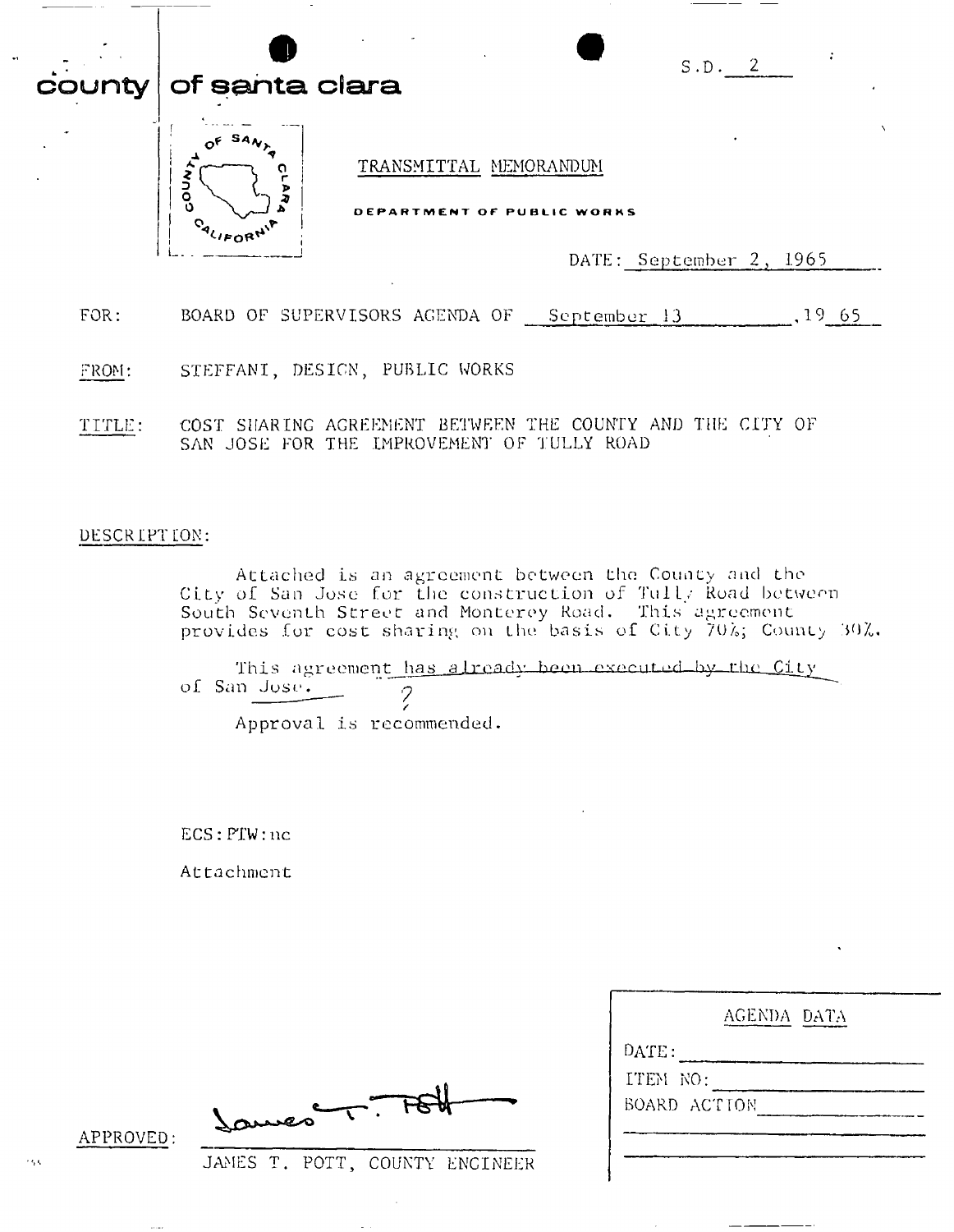**MEMORANDUM** 

Toi **County Counsel** From: **Jean Pullan. Clerk of the Board** 

URJECT: AGREEMENT - COUNTY & SAN JOSE p<sub>ate:</sub> August 25, 1965

 **- EXTENSION OP TULLY ROAD (Acquisition and Construction of Certain Improvements) AND COST SHARING THEREOF** 

**Please review the attached Agreement and approve as to form and forward to Public Works to be placed on the Board of** 

**Supervisors Agenda.** 

**JPskb Attachments (2)**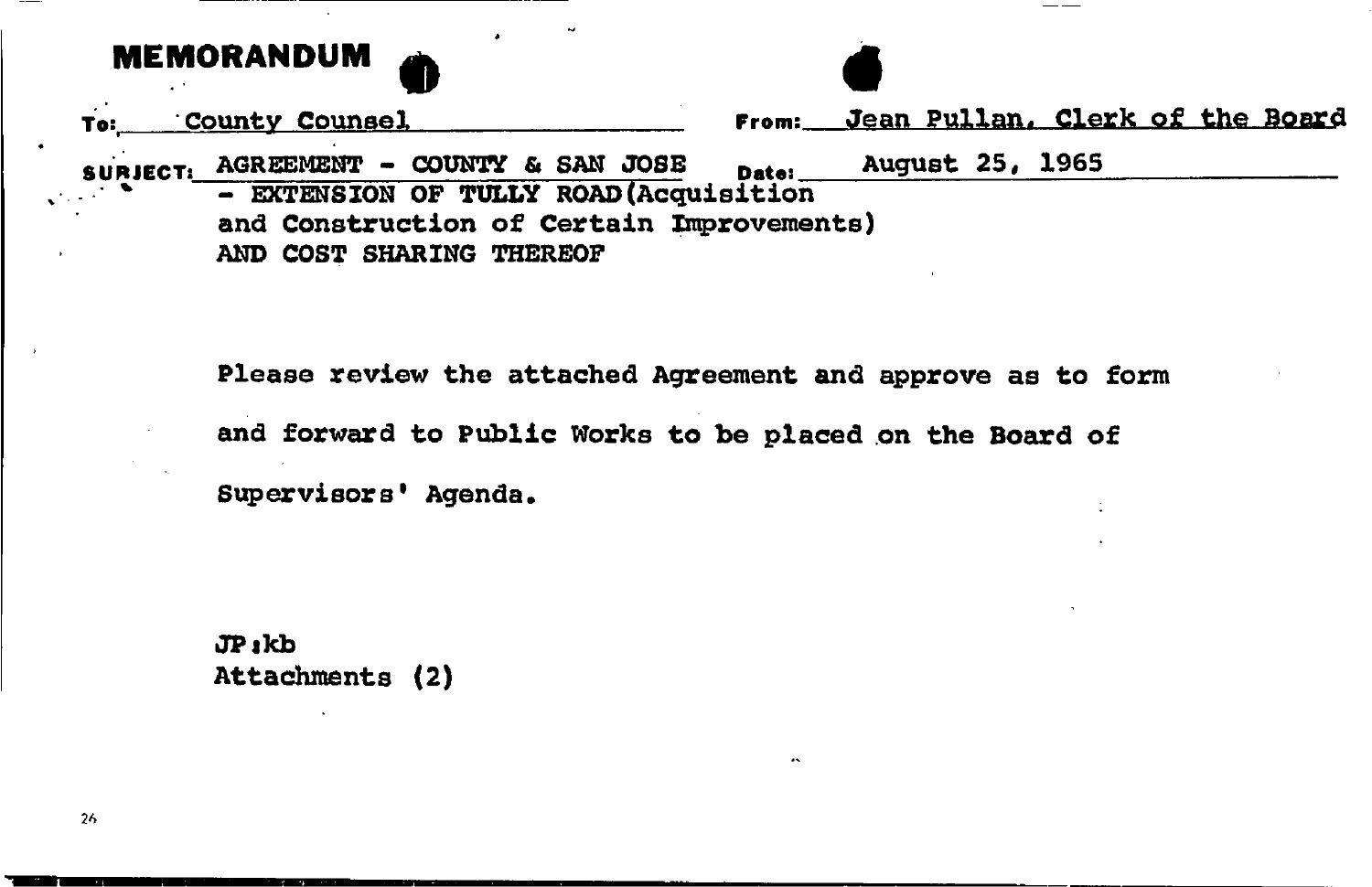

® • CITY OF SAN JOSE

**CALIFORNIA** 

CITY HAUL

telephone 292-3 14 1

٦

CITY CLERK **August** *2h,* **1965** 

> **Board of Supervisors County of Santa Clara 70 West Hedding Street San Jose, California**

Gent1emen: . . "

Enclosed please find two copies of AGREEMENT - TULLY ROAD BETWEEN **S O. 7TH ST. & MONTEREY ROAD, ACQUISITION OF CERTAIN REAL PROPERTY, AND COST SHARING**  for your signature. Please return all of signed copies to Roy H. Hubbard,

Assistant City Clerk, City Hall, San Jose, California, for completion. An executed copy will be returned to you for your files.

Very truly yours,

FRANCIS L. GREINER CITY CLERK

*/Sjjj/L/t^ /*  Br: Roy n. Hubbard  $\mathbf{f} = \mathbf{f}$ Deputy

Enc.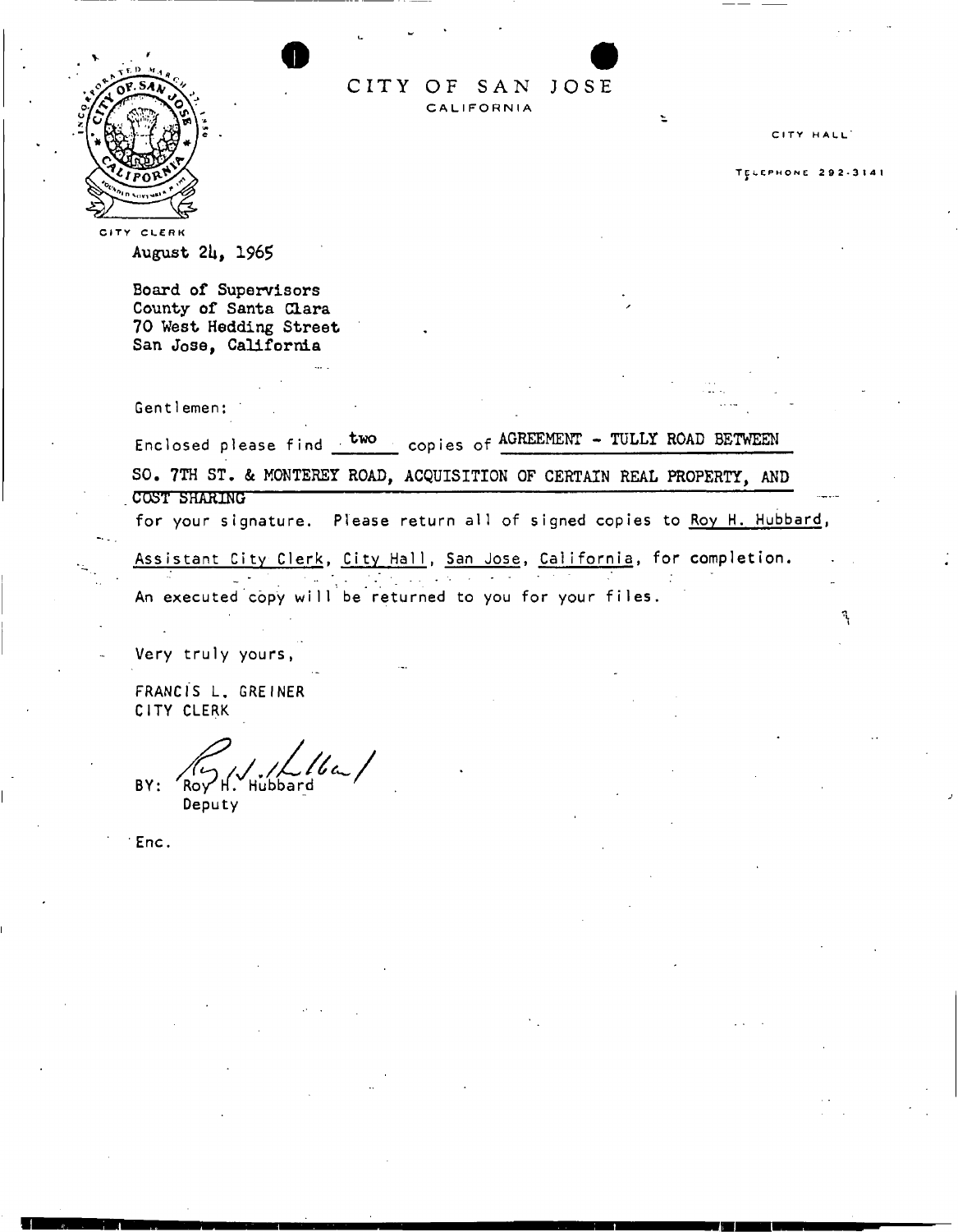Rands

Pending

**Date ! August 5, 1965 MEMORANDUM**  To: Public Works<br>
To: County of Santa Clara **From; Jea n**

ORM PD

 **Puilce Board of Supervisors** 

**SUBJECT: Agreement with San Jose for extension**  of Tulley Road between Sotth Seventh Street and Monterey Road -**Cost sharing.** 

**Please review the attached agreement and return to this office with your recommendation for Board action.** 

Thanks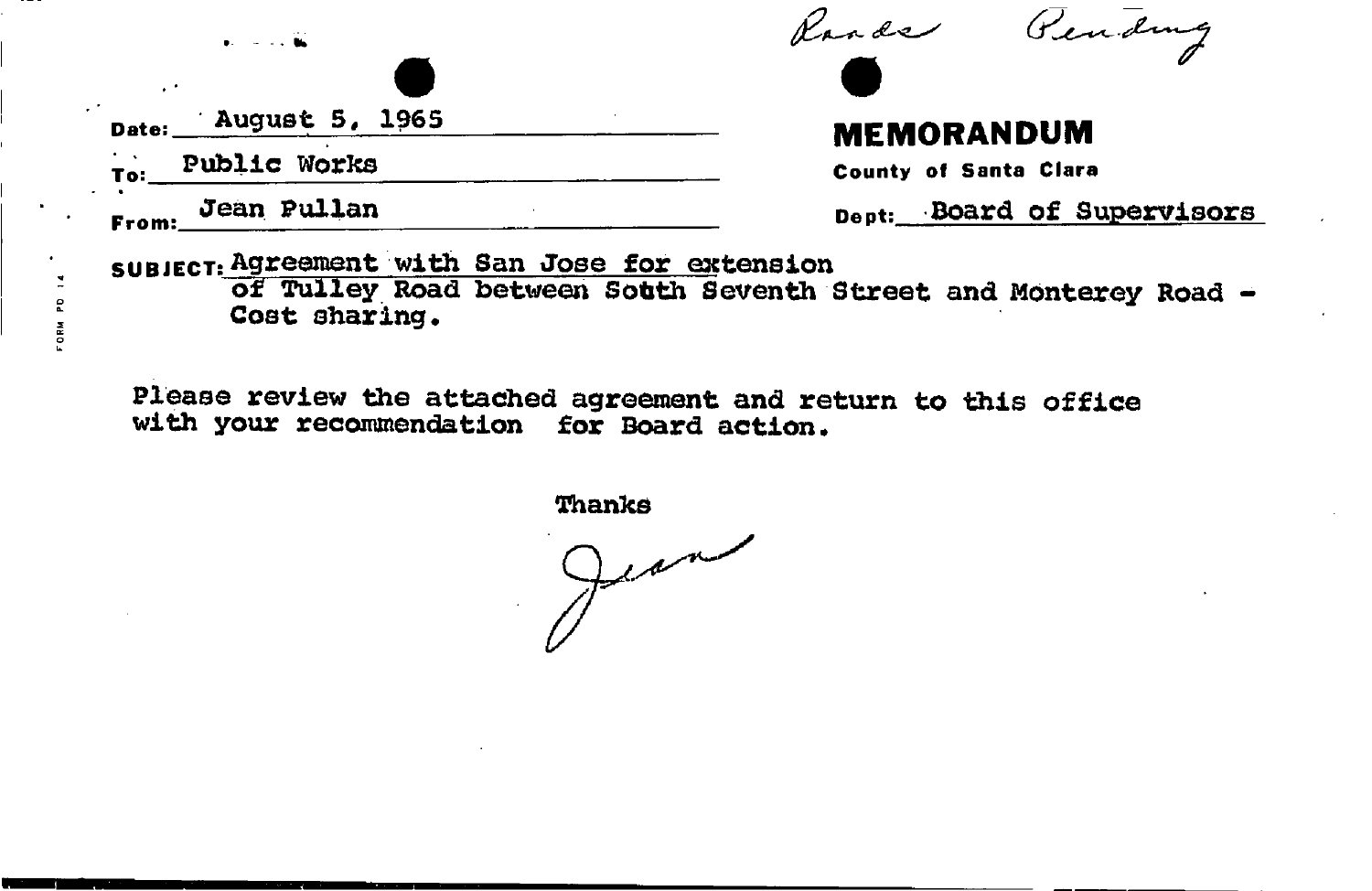

CITY OF SAN JOSE CALIFORNIA

CITY HALL

TELEPHONE 292-3 14)

CITY CLERK **August U, 1965** 

> **Board of Supervisors County of Santa Clara 70 w. Hedding Street San Jose, California**

Gentlemen:

Enclosed please find <sup>two</sup> copies of <u>AGREEMENT - EXTENSION OF TULLE</u>Y ROAD **BETWEEN SOUTH SEVENTH ST. AND MONTEREY ROAD - COST SHARING** 

for your signature. Please return all of signed copies to Roy H. Hubbard,

Assistant City Clerk, City Hall, San Jose, California, for completion.

An executed copy will be returned to you for your files.

Very truly yours,

FRANCIS L. GREINER CITY CLERK

 $116$ BY: ' Rov

Deputy

' Enc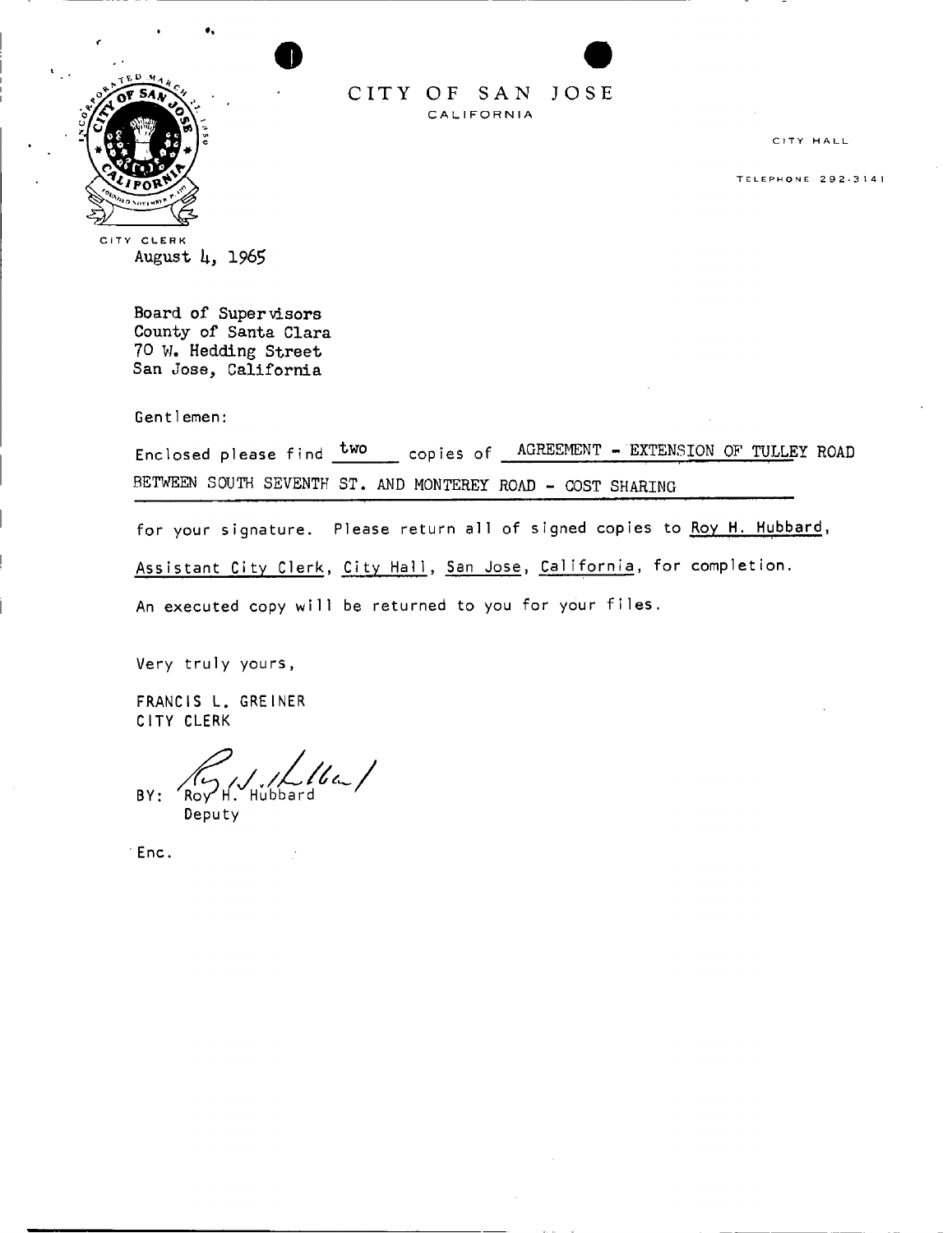

 $\frac{1}{2}$  , where  $\frac{1}{2}$  $\sim 1$  $\mathbf{A}^{(1)}$  and  $\mathcal{L}_{\mathcal{A}}$  $\sim 10$  $\mathcal{L}^{\mathcal{L}}(\mathcal{L}^{\mathcal{L}})$  and  $\mathcal{L}^{\mathcal{L}}(\mathcal{L}^{\mathcal{L}})$  and  $\mathcal{L}^{\mathcal{L}}(\mathcal{L}^{\mathcal{L}})$  $\sim 10$  $\sim 1$ 

 $\sim$   $\sim$  $\bar{z}$  $\label{eq:2.1} \frac{1}{2}\sum_{i=1}^n\frac{1}{2}\sum_{j=1}^n\frac{1}{2}\sum_{j=1}^n\frac{1}{2}\sum_{j=1}^n\frac{1}{2}\sum_{j=1}^n\frac{1}{2}\sum_{j=1}^n\frac{1}{2}\sum_{j=1}^n\frac{1}{2}\sum_{j=1}^n\frac{1}{2}\sum_{j=1}^n\frac{1}{2}\sum_{j=1}^n\frac{1}{2}\sum_{j=1}^n\frac{1}{2}\sum_{j=1}^n\frac{1}{2}\sum_{j=1}^n\frac{1}{2}\sum_{j=1}^n\$  $\ddot{\phantom{0}}$  $\hat{\mathcal{L}}_{\text{max}}$  $\frac{1}{\sqrt{2}}$  $\mathcal{L}^{(1)}$  $\label{eq:2.1} \mathcal{L}(\mathcal{A}) = \mathcal{L}(\mathcal{A}) = \mathcal{L}(\mathcal{A}) = \mathcal{L}(\mathcal{A})$  $\Delta \sim 10$ 

 $\ddot{\phantom{0}}$ 

 $\ddot{\phantom{0}}$  $\bar{\mathcal{A}}$ 

 $\Delta \sim 10^{11}$  $\alpha$ 

 $\mathbf{r}^{\dagger}$ 

 $\ddot{\phantom{a}}$ 

 $\bar{z}$ 

 $\bullet$ 

 $\mathcal{L}_{\mathrm{eff}}$ 

 $\epsilon_{\rm s}^{-1}$ 

 $\ddot{\phantom{a}}$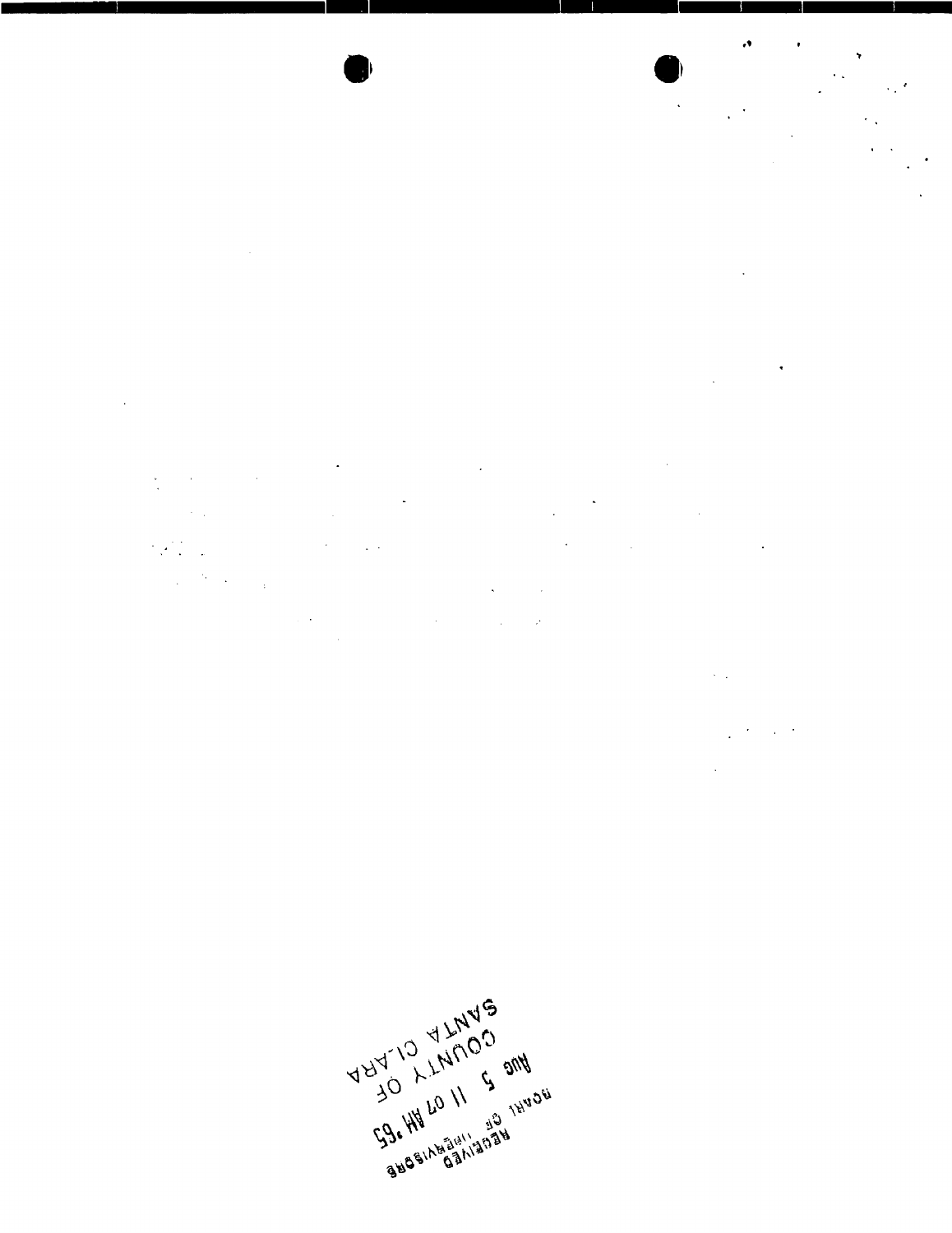PPP:DCA:LT:6c  $5 - 25 - 65$   $\cdot \cdot$ 

 $\mathcal{L} = \mathcal{L} \cup \mathcal{L}$ 

AN AGREEMENT BETWEEN THE CITY OF SAN JOSE AND THE COUNTY OF SANTA CLARA PROVIDING FOR THE EXTENSION OF TULLY ROAD BETWEEN SOUTH SEVENTH STREET AND MONTEREY ROAD, FOR THE ACQUISITION OF CERTAIN REAL PROPERTY NECESSARY THEREFOR, FOR THE CONSTRUCTION OF CERTAIN IMPROVEMENTS THEREON AND FOR THE SHARING OF COSTS THEREOF.

*\*   $\gamma$ 

 $\bigvee$ 

THIS AGREEMENT by and between the COUNTY OF SANTA CLARA. a political subdivision of the State of Californi $\mathscr{G}$ , hereinafter called "County", and the CITY OF SAN JOSE, heremafter called "City",

## <u>WITNESSETH</u>:

WHEREAS, City and County wish to  $\mathscr{X}$ xtend Tully Road between the Westerly curb line of South Seventh Seret and the Easterly right-of-way line of Monterey Road (Stage Highway Route 82) which said extension of Tully Road is hereinafter called "said road", which said road is shown on the map marked "Exhibit  $A''$  attached hereto and made a part hereof by  $r$ eference and is more particularly described as follows:

> A strip of la*r&* 120.00 feet wide, 60.00 feet on each side of the *y*ereinafter described centerline, extending and shortening the side lines on the West so as to terminate on the Easterly line of Monterey Road, and continuing and shortening the side lines on the East so as to *terminate* on the Southwesterly line of Seventh Streg

The conterline of said strip of land is more particularly described as follows:

Beginning at a point in the Southwesterly line of Sevghth Street, distant thereon North 38° 59' 55" West  $\cancel{9}$ .95 feet from the intersection of said Southwesterly line with the center line of Tully Road as said lings are shown in County Transit Book  $#127$  at page 26; thence from said point of beginning running along the  $\mathscr{J}$ c of a curve to the right from a tangent which bears outh 72° 07' 25" West, with a radius of 1000.00 feet  $\frac{1}{2}$  of  $\frac{2}{2}$  west, with a factus of 1000.00 feet<br>through a central angle of  $31^{\circ}$  23' 18", an arc distance of 547.83 feet to a point; thence running North 76° 29' 17" West for a distance of 806.91 feet to a point; thence running along the arc of a curve to the left, tangent to the last described line, with a radius of 650.00 feet, through'a central angle of 53° 50' 45" an arc distance of 610.86 feet to a point; thence runan are distance of 010.00 feed to a point, thence rule<br>ning South 49° 39' 58" West for a distance of 1.09 feet to the point of intersection thereof with the Easterly line of Monterey Road, said point lying on the Northeasterly prolongation of the construction centerline of Curtner Avenue as said centerline is shown on the County of Santa Clara improvement plans for Curtner Avenue, Project IV-SCL-FAS998, UE-2;

- 1 -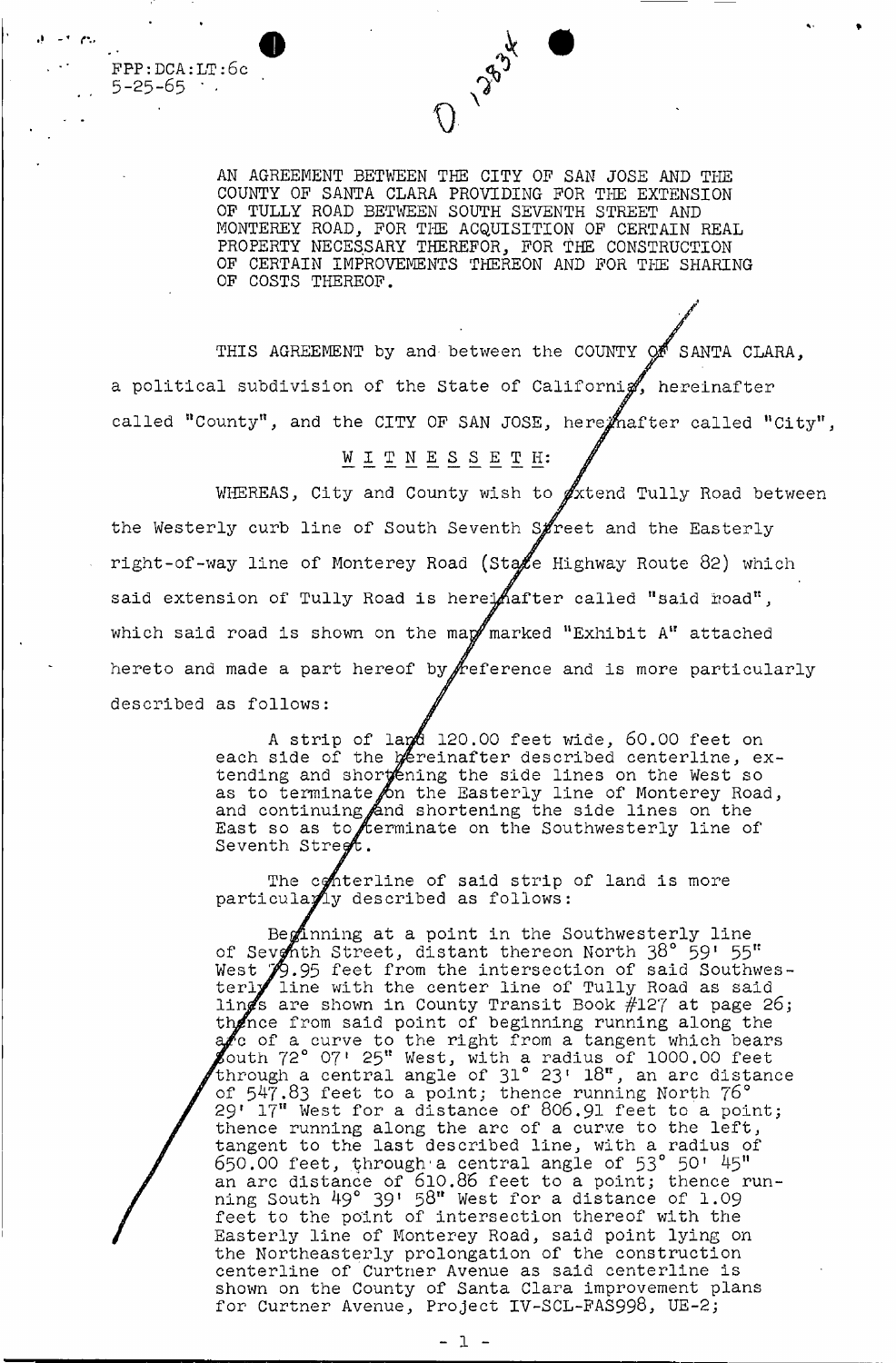For MA 50 11 2 aux SAOSIVASGITSOSS

 $\bar{\mathbf{r}}$ 

 $\bar{1}$ 

ï

 $\frac{1}{2}$ 

 $\mathbf{t}$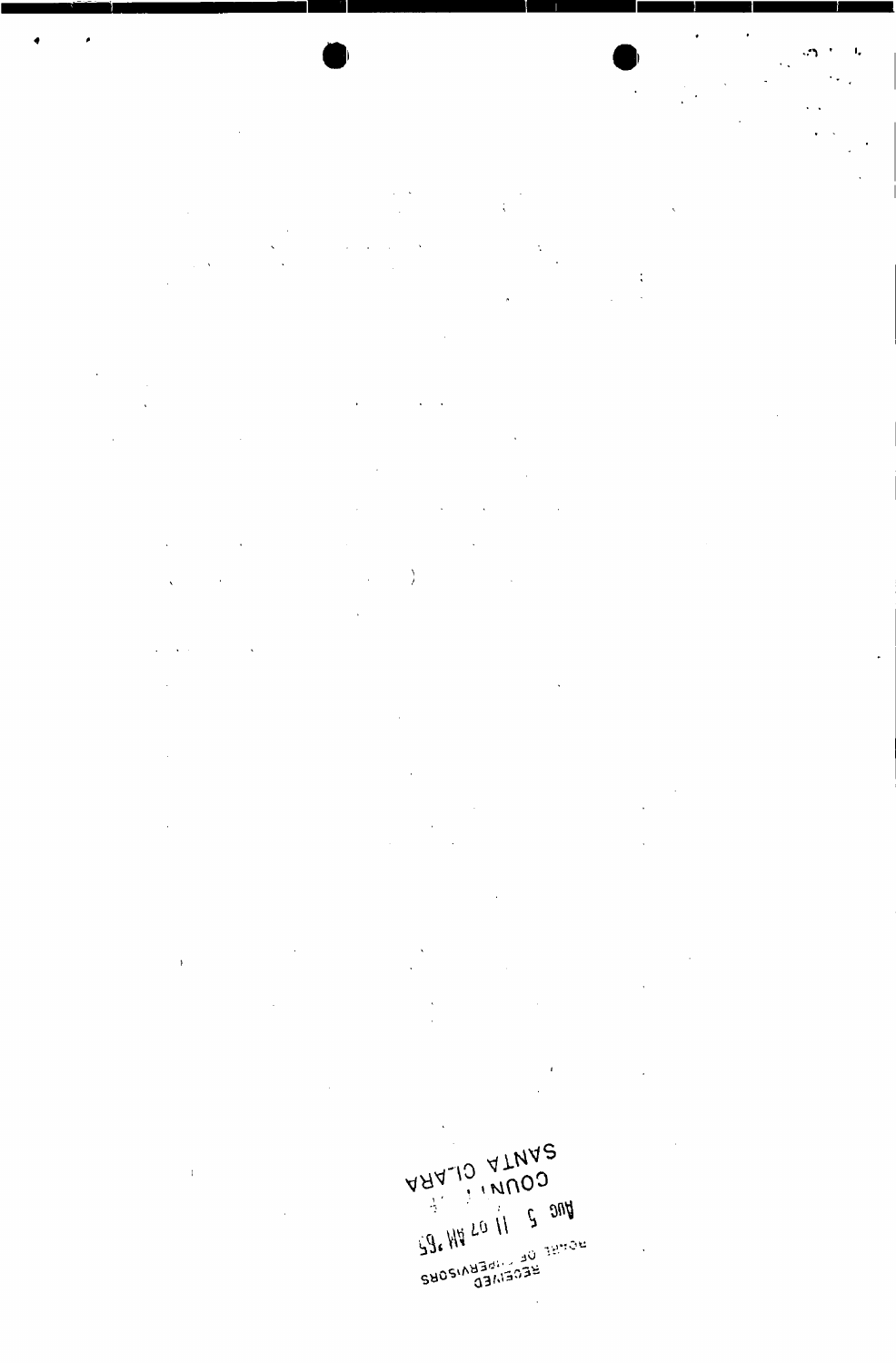WHEREAS, the City and County desire to acquire certain real property necessary for said road and to construct certain Improvements on said road;

WHEREAS, said road is located approximately 70% within City and 30% within the incorporated territory of County, and City and County wish to provide for the payment of their respective shares of the cost of acquiring the right-of-way for said road and for the construction of certain street improvements thereon:

NOW, THEREFORE, in consideration of their mutual promises, covenants and agreements herein contained, and subject to the conditions and terms hereinafter specified, the parties hereto do hereby agree as follows:

1. Preparation of Plans and Specifications. County shall proceed with diligence to prepare plans and specifications for the construction of street improvements within said road and right-ofway drawings for the acquisition of the real property necessary for said road. Upon and after approval of said plans and specifications by the Board of Supervisors of County, County shall deliver to the Council of City one complete set of said plans and specifications and said right-of-way drawings for approval by said Council.

2. Relinquishment of a Portion of said road to County. Not later than thirty (39) days after execution of this agreement by County and City, County, acting pursuant to the authority granted in Section 1700 and 1701 of the Streets and Highways Code of the State of California shall adopt and forward to City, a resolution declaring said road to be a County highway. Said resolution shall state that said road shall become a County highway for the following purposes only: acquisition of right-of-way, construction and improvement. Thereafter the Council of City shall forthwith act pursuant to Section 1701 of the said Streets and Highways Code to grant consent to that portion of said road lying in the City becoming

and,

- 2 -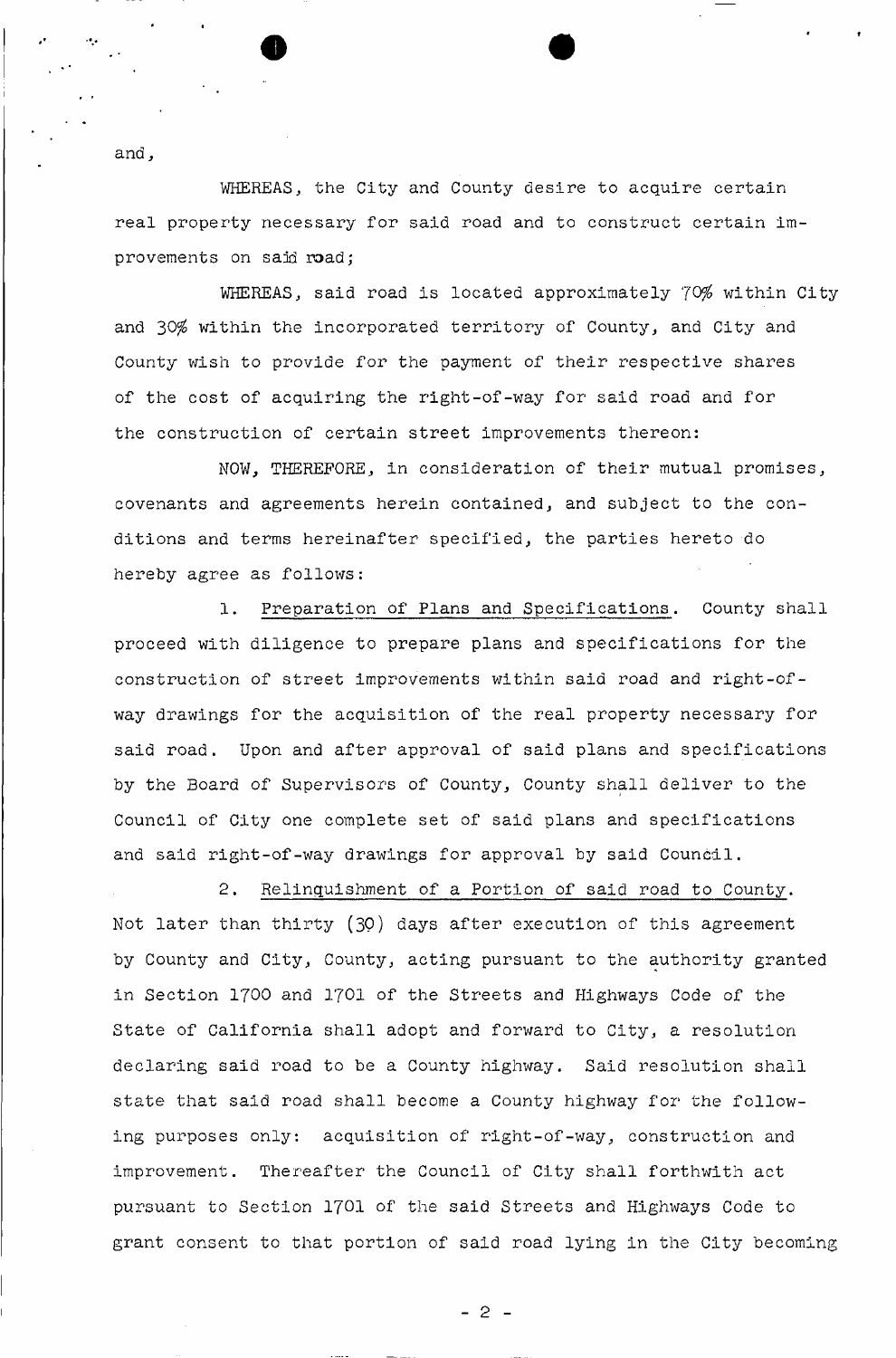**a County highway for the purposes hereinabove expressed. Upon completion of the improvements contemplated herein upon said road, County will relinquish to City those portions of said road lying within the City pursuant to the applicable provisions of the Streets and Highways Code. City shall accept those portions of said road lying within the City so relinquished pursuant to the applicable provisions of said Streets and Highways Code.** 

 $\bullet$ 

**3. Acquisition of Right-of-way and Award of Contract. Upon completion of the plans and specifications for the construction of said improvements and approval thereof by City and the relinquishment of that portion of said road lying within the City by City to County as a County highway for the abovesaid purposes, County shall commence the acquisition of right-of-way for the construction of said road. Upon completion of the acquisition of said right-of-way County shall take all steps necessary to advertise for bids and award a contract for the construction of said improvements. For the purpose of this paragraph only the term "acquisition" shall include, without limitation, possession obtained through agreement or order of the court.** 

4. **Estimate of Construction Cost. County shall submit to City an estimate of the costs of construction of said improvements and City shall advance to County not later than the date ofaward for the contract for the construction thereof the sum of One Hundred**  Forty Thousand Dollars (\$140,000.00), representing 70% of the estimated **costs of construction and acquisition.** 

**5. Payment for Acquisition of Right-of-way.** 

a. Upon completion of the purchase of any one or more parcels for the right-of-way for said road, County shall submit to City an itemized statement of the costs and expenses incurred by County. Within fifteen (15) days from the date of mailing said statement, City shall submit in writing to County any objections to said statement or requests for modification, in the event no

$$
-3-
$$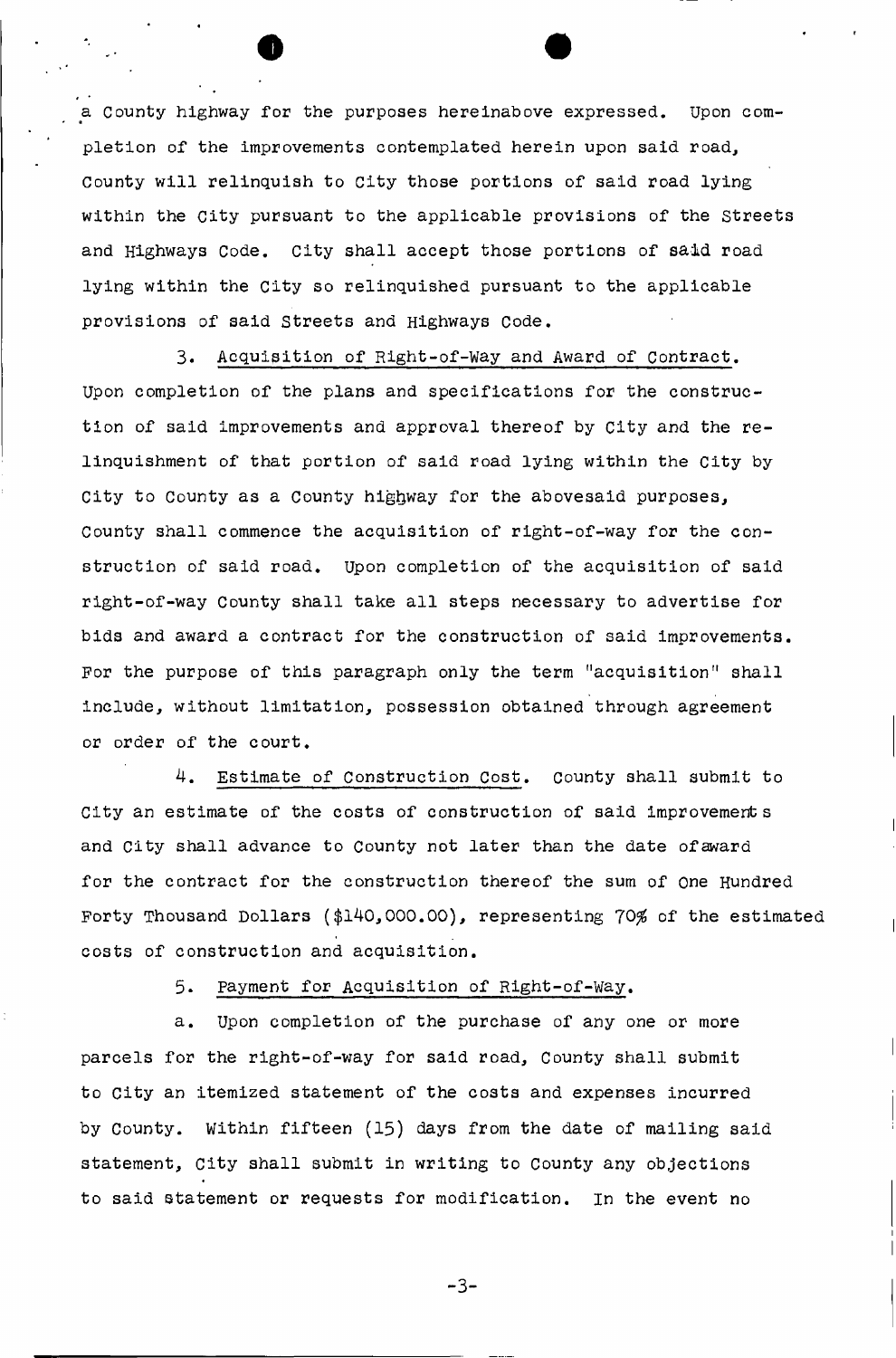such objection or request is so made, said statement shall be deemed approved and accepted by City and 70% of the total amount specified in said statement as the costs and expenses of purchase of the parcel or parcels for the right-of-way described in said statement shall be paid forthwith to County,

 $\bullet$ 

b. For the purposes of paragraph  $5(a)$  above only, the term "purchase" shall include actions in eminent domain. Also for the purpose of said paragraph the term "costs and expenses of purchase" shall include, without limitation, the amount paid to acquire the right-of-way through negotiation or as determined by a court or jury, severance damages, costs of title searches and reports, escrow costs and costs of title insurance, revenue stamps, filing fees, jury fees, fees for service of process, legal costs, expenses and fees incurred by the office of County Counsel, costs of exhibits, maps and drawings, appraisal costs and fees.

6 . Payment of Construction Costs.

a. Upon completion of the construction of said improvements and acceptance thereof by County, County shall submit to City an itemized statement of the total construction costs thereof. Within fifteen (15) days from the date of mailing of said statement, City shall submit in writing to County any objections to said statement or requests for modification. In the event no objection or request is so made, said statement shall be deemed approved and accepted by City and 70% of the total amount specified in said statement as the total construction costs of said improvements shall be paid forthwith to County, less any sum advanced under paragraph 4 above. In the event the sum so advanced exceeds 70% of the total construction cost, the difference shall be refunded to City forthwith.

b. For the purpose of paragraph  $6(a)$  above only the term "total construction cost" shall mean the total amount paid by County for the construction of said improvements plus all costs for extra work authorized by County and by the Council of City.

- 4 -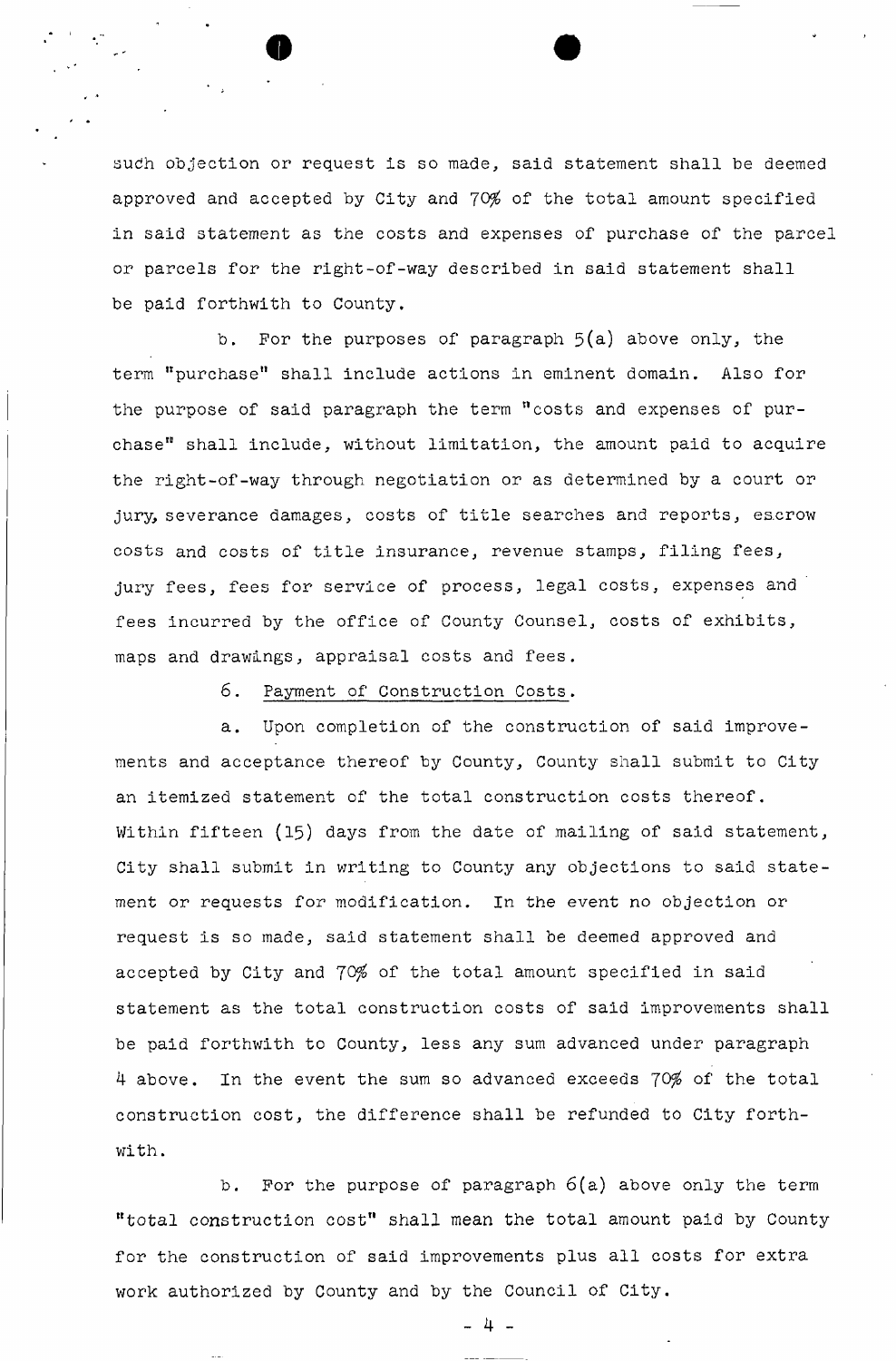7. Insurance. County shall require any contractor awarded the contract for the construction and improvement of said road to take out and maintain at all times during construction and improvement of said road and until acceptance of said construction and improvement by County public liability and property damage insurance in form and limits of liability acceptable to City and County insuring City and County and their respective officers and employees from and against loss, cost or expense arising out of or in any way connected with the construction and improvement of said road.

IN WITNESS WHEREOF, City and County have caused this Agreement to be executed by their respective officers duly authorized: By County this  $\frac{day \text{ of } (1965, and by City)}$ this  $\_\_$  day of  $\_\_$ , 1965.

> CITY OF SAN JOSE, a municipal corporation

|         | Bу  |              |
|---------|-----|--------------|
|         |     | Mayor        |
|         | And |              |
| ATTEST: |     | City Manager |
|         |     | "City"       |

City Clerk

APPROVED AS TO FORM COUNTY OF SANTA CLARA

**e** 

ATTEST:

JEAN PULLAN, Clerk Board of Supervisors

- 5 -

By

Deputy County Counsel Chairman, Board of Supervisors

"County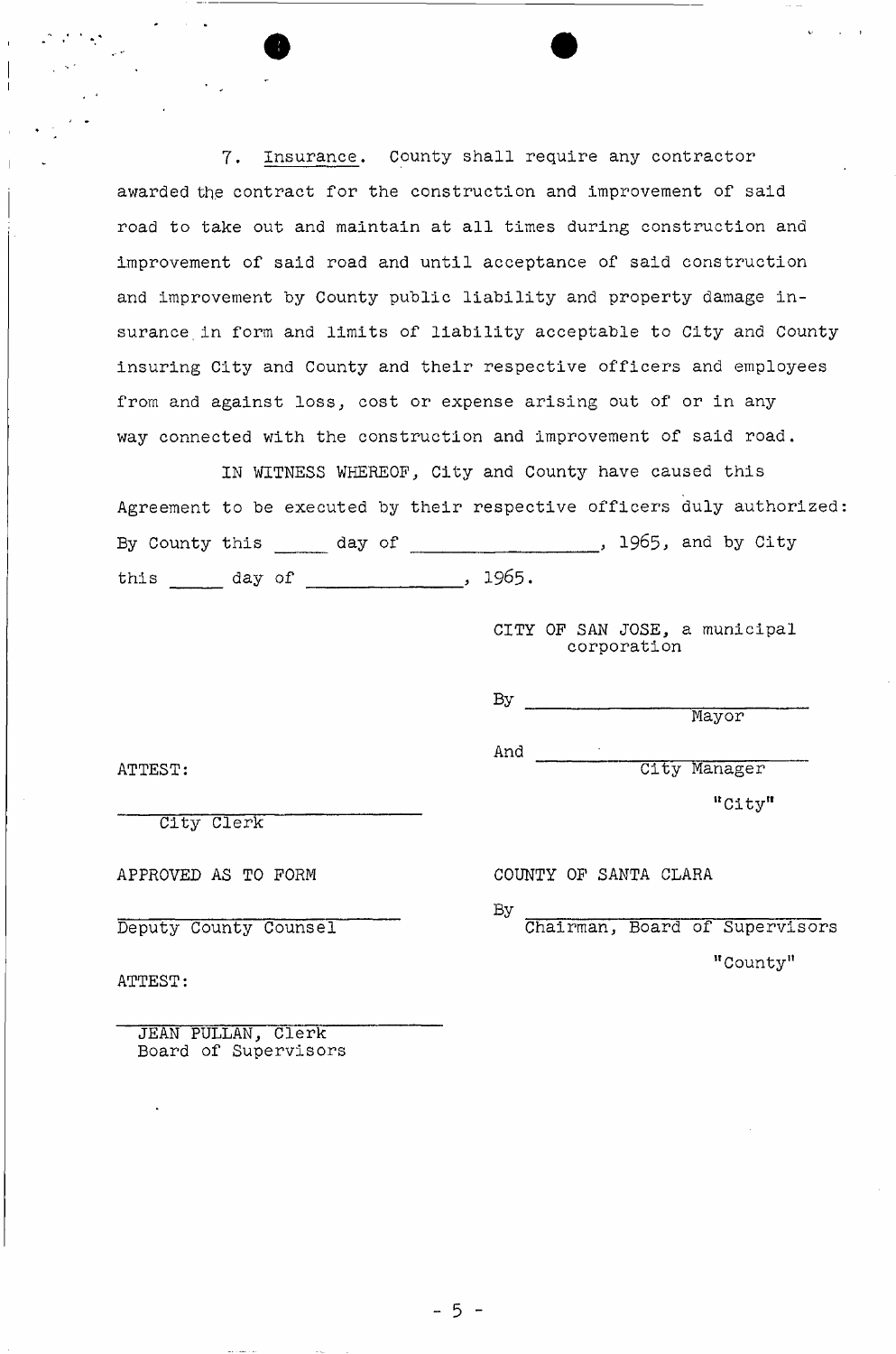

SCALE: 1 INCH = 300 FEET

EXHIBIT  $\mathscr A$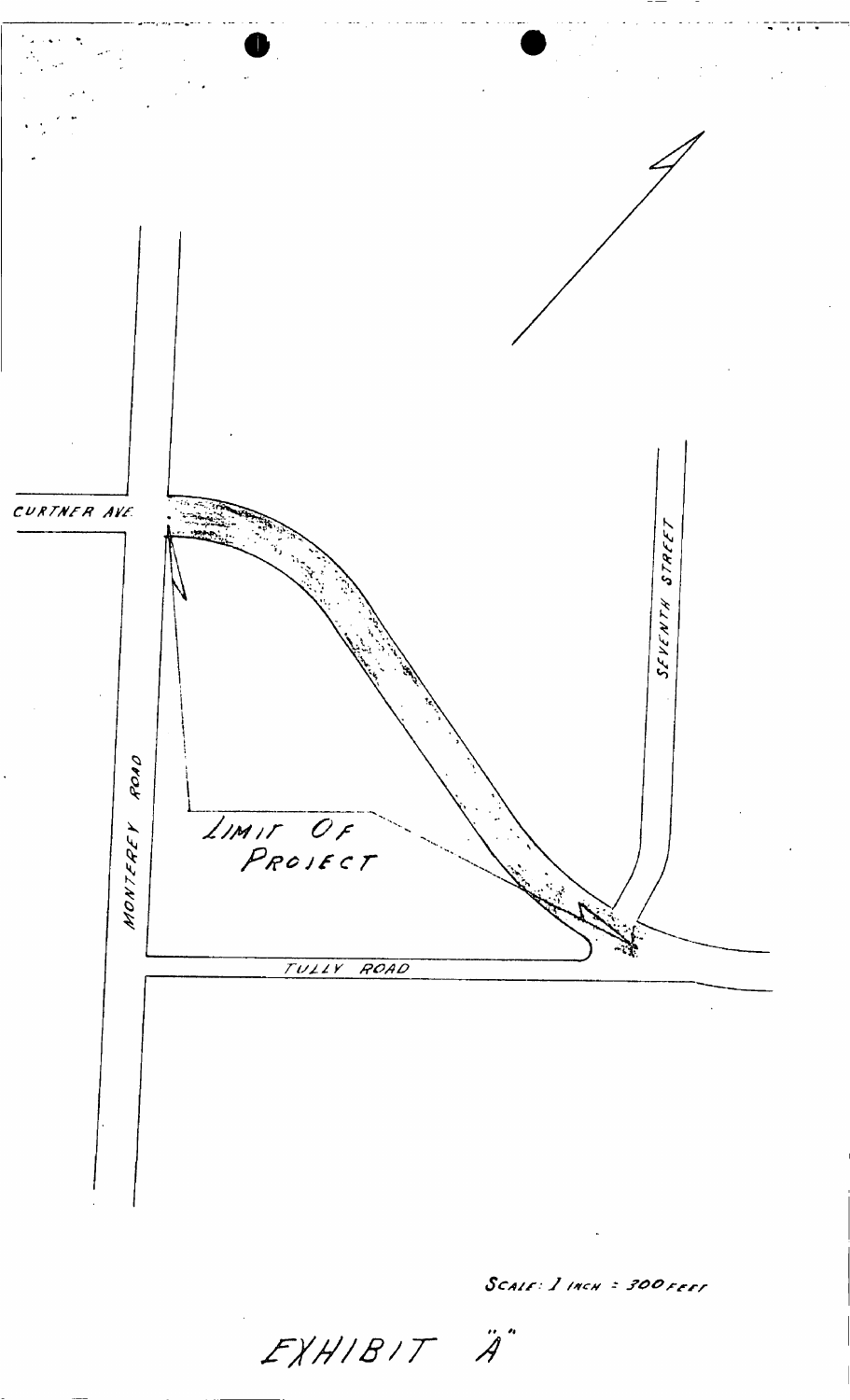Roades

Inclus



CITY OF SAN JOSE CALIFORNIA

CITY HALL

TELEPHONE 292- 3 14 <sup>1</sup>

CITY CLERK **October 6, 1965** 

> **Board of Supervisors County of Santa Clara 70 West Hedding Street San** Jose, **California**

 $\text{Gen}$ :  $(2)$ 

Enclosed please find a copy of an executed copy of **AGREEMENT PROVIDING FOR EXTENSION OF TULLY ROAD BETWEEN SO. SEVENTH ST. & MONTEREY ROAD - ACQUISITION OF PROPERTY AND SHARING OF COSTS THEREOF. This is** your **file** copy.

Very truly yours,

FRANCIS L. GREINER CITY CLERK

**BY:**  $\overline{Roy}$  **H**. Hubbard  $\sum_{i=1}^{n}$ 

Deputy

 $\overline{2}$ 

Enc.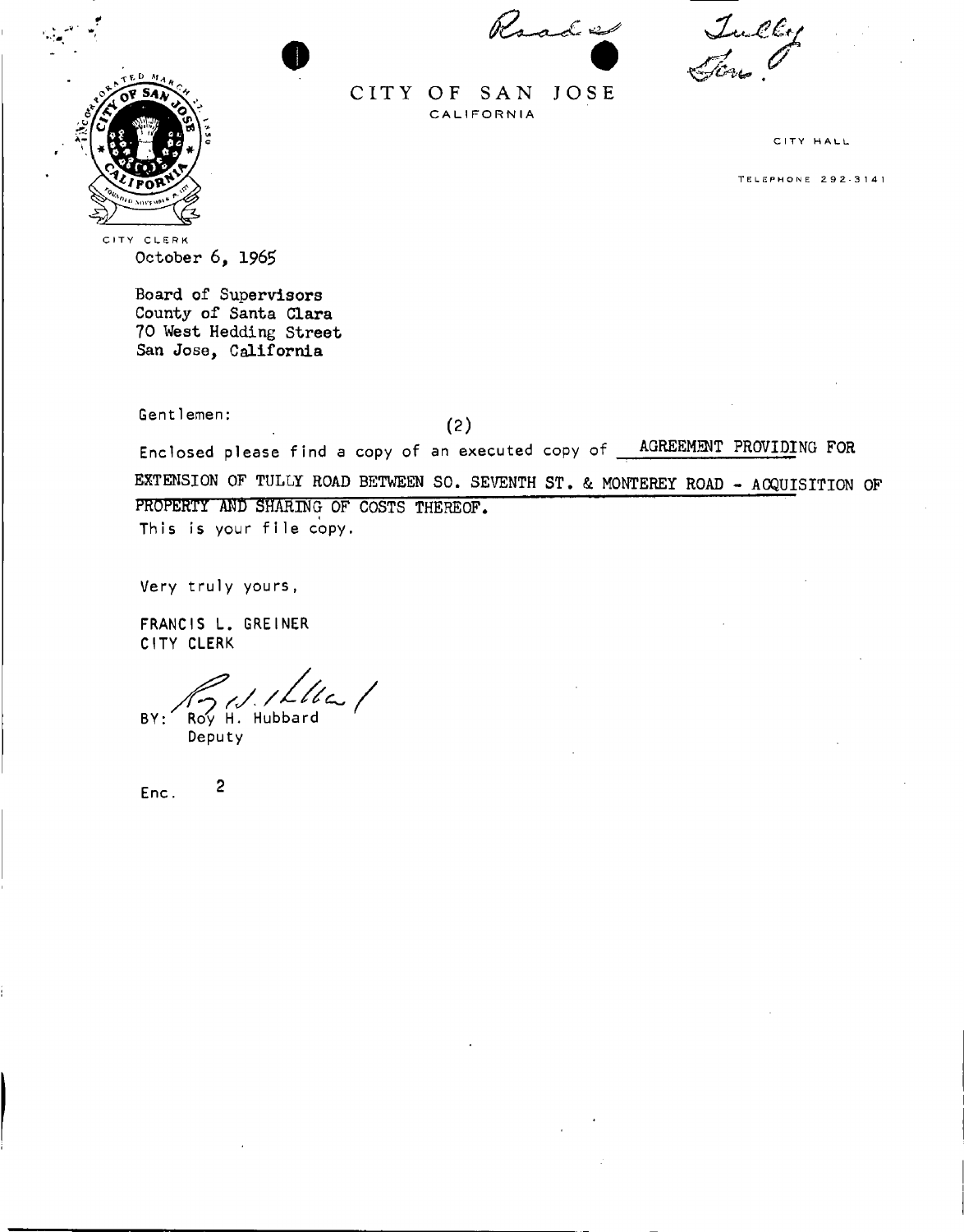YUNTIO YINDOS S. S. His TE II B LOD SBOSIAU33U113333

 $\ddot{\phantom{a}}$ 

 $\bar{z}$  $\ddot{\phantom{1}}$ 

s<br>Spiel

ÿ

 $\sum_{i=1}^{n}$ 

 $\ddot{\phantom{0}}$ 

 $\ddot{\phantom{0}}$ 

 $\ddot{\phantom{a}}$  $\hat{\vec{J}}$ 

 $\bar{z}$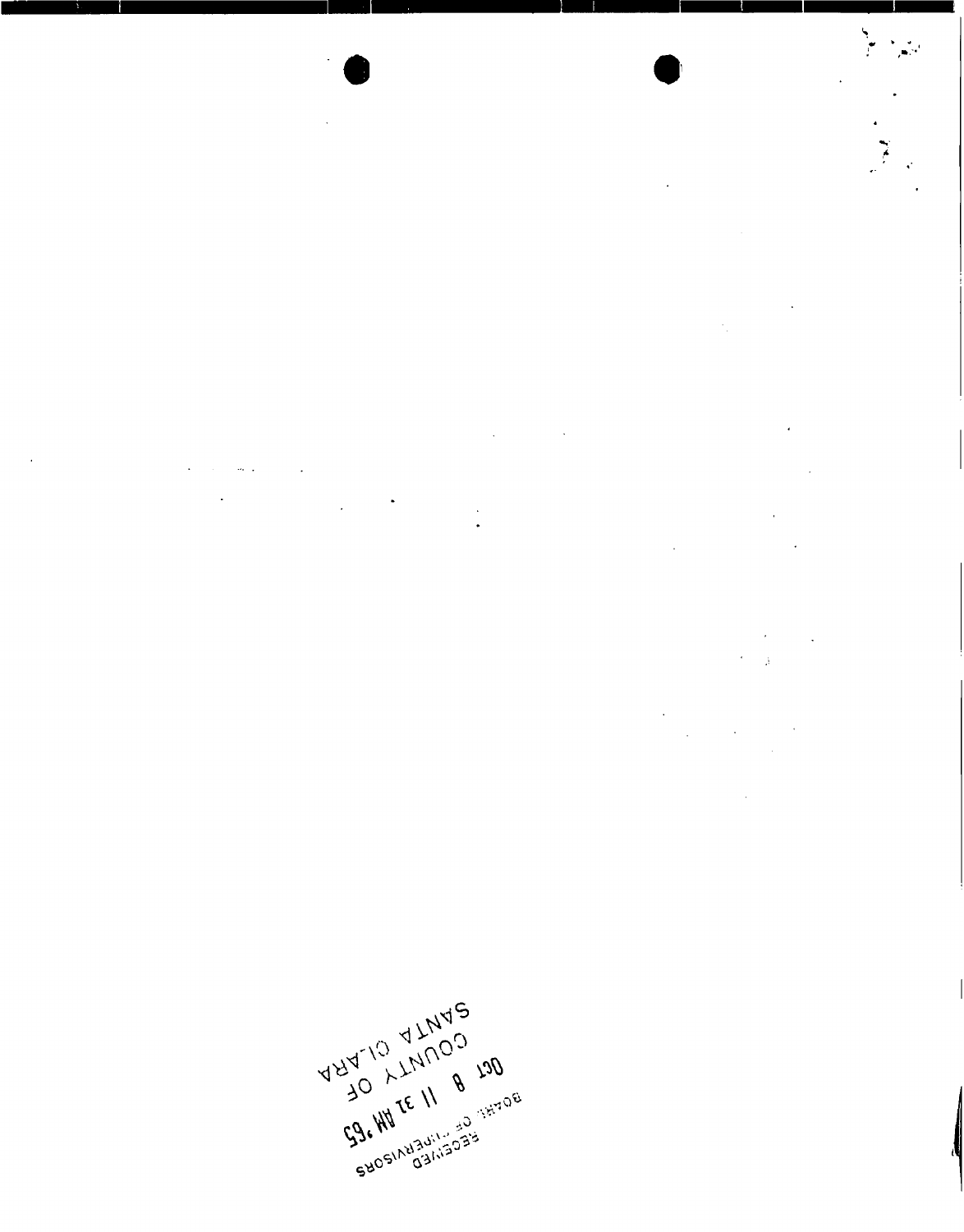AN AGREEMENT BETWEEN THE CITY OF SAN JOSE AND THE COUNTY OF SANTA CLARA FHOVIDIM FOR THE EXTENSION OF TULLY ROAD BETWEEN SOUTH SEVENTH STREET AND MONTEREY ROAD, FOR THE ACQUISITION OF CERTAIN REAL PROPERTY NECESSARY THEREFOR, FOR THE CONSTRUCTION OF CERTAIN IMPROVEMENTS THEREON AND FOR THE SHARING OF COSTS THEREOF.

**THIS AGREEMENT by and.** botooon **the COUNTY OF SANTA CLARA, a political subdivision of the Stato of California, hereinafter**  called "County", and the CITY OF SAN JOSE, hereinafter called "City";

**V EPP:DGA :lb-6o** 

Public Works (4)

**. 8/1S/65** 

## WISHES-S S **T** *tit*

**WHEREAS, City and County uish to extend Tully Road between**  the Westerly curb line of South Seventh Street and the Easterly **right-of-nay line of Monterey Road** (Stat© **Highway Route 82) which said extension of Tully Road is hereinafter called "said road , which •aid road io shown on the snap marked exhibit ."A" attached hereto and made a part hereof by reference and** io **more particularly described ao followst** 

> **A strip of land 120.00 feet wide, 60.00 feet on**  each side of the hereinafter described centerline, ox**tending and shortening tho** aide **lines on the west 00 as to terminate on the** Baotcrly **line of Monterey Road, and continuing and** shortening **the sido** lines **on** tho **East 00 as to torminate on** *tho* **Southwesterly line of Seventh street, .**

**The centerline of Q&id ots?&p of land is aoro particularly described ao follows:** 

**Beginning at a point in the Southwesterly line of Seventh Street, distant tfcoreon North** 38° **59' 55" West 79.95 foot from tho inSorsoction of said southwesterly line with the center line of Tully Road aa said lin&s are shown in county Transit Book #127 at page** *26;*  **thence from said point of beginning running along the**  arc of a curve to the right from a tangent which bears **South 72? 07\*** 25" **west, uifeh a radius of 1000.00 foot through a central angle of 31° 23' 18 1 ', an arc distance of 5^7\*93 £oet to a point| thonce running north 76® 29'** 17" **west for a distanco of 806,**91 **feet to a poiatj**  thence running along tho arc of a curve to the left, tangent to the last describod line, with a radius of tangent to the last described line, with a fadius of<br>650.00 feet, through a gentral angle of 53° 50' 45" an arc distance of 610.86 foct to a point; thence runan are distance of 010.00 foot to a point; thence r<br>ning South 49° 39' 58" West for a distance of 1.09<br>foot to the point of intersection thence with 10 feet to the point of intersection thereof with the **Easterly line of Monterey-'' Rand, oaid point lying on**  al miles the **Northeasterly prolongation of** the **construction centerline of curtner..Avenuo ao said centcrline io**  shown on the County of Santa Clara improvement plans **for Curtner Avenue, Project IV-SCL-FAS998, UE-2,** 

-1«

 $\frac{\partial V}{\partial x}$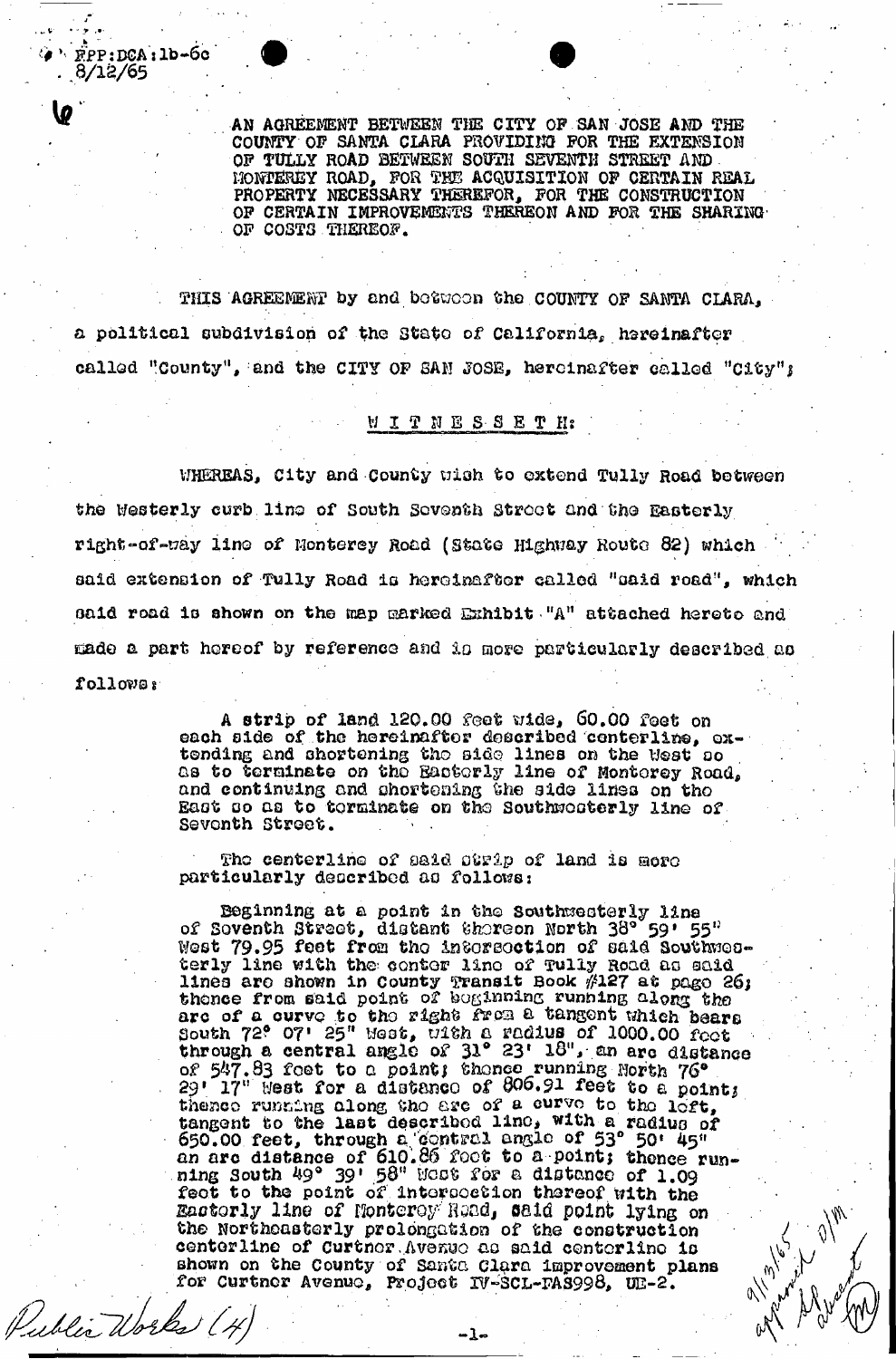$\label{eq:2.1} \frac{1}{2}\int_{\mathbb{R}^3}\left|\nabla\phi\right|^2\left|\nabla\phi\right|^2\left|\nabla\phi\right|^2\left|\nabla\phi\right|^2\left|\nabla\phi\right|^2\left|\nabla\phi\right|^2\left|\nabla\phi\right|^2\left|\nabla\phi\right|^2\left|\nabla\phi\right|^2\left|\nabla\phi\right|^2\left|\nabla\phi\right|^2\left|\nabla\phi\right|^2\left|\nabla\phi\right|^2\left|\nabla\phi\right|^2\left|\nabla\phi\right|^2\left|\nabla\phi\right|^2\left$  $\mathcal{L} = \mathcal{L} \mathcal{L} \mathcal{L}$  , where  $\mathcal{L}$ はっぽん しょ 差せおおた いっとび しゅうすう (伝承)決定している 高級 高い

 $\mathcal{L}_{\mathcal{A}}$  , where the contribution of the contribution of the contribution of the contribution of the contribution of the contribution of the contribution of the contribution of the contribution of the contribution o

a considerable contract to the contract of the second contract of the contract of the contract of the contract

and contract the second contract of the second contract of the process of substitutions where the ।<br>ਇਸ ਨਾਲ ਹੁੰਦਾ ਹੈ ਕਿ ਸਕਦਾ ਸ਼੍ਰੋਮ ਕਿ ਇਸ ਨਾਲ ਵੱਡੇ ਹਨ ਕਰਨ ਦਾ ਹਰ ਕਰੀਬ ਦੀ ਸਮਾਜਿਕ ਵਿੱਚ ਸ 网络 化二氯化 经通知 and a complete the contact of the complete of the contact of the contact of the state of the state of the conta the property of the state of particle and some state of a procedure of the a se programa de la constitución de la constitución de la constitución de la constitución de la constitución d

See on Bangage ...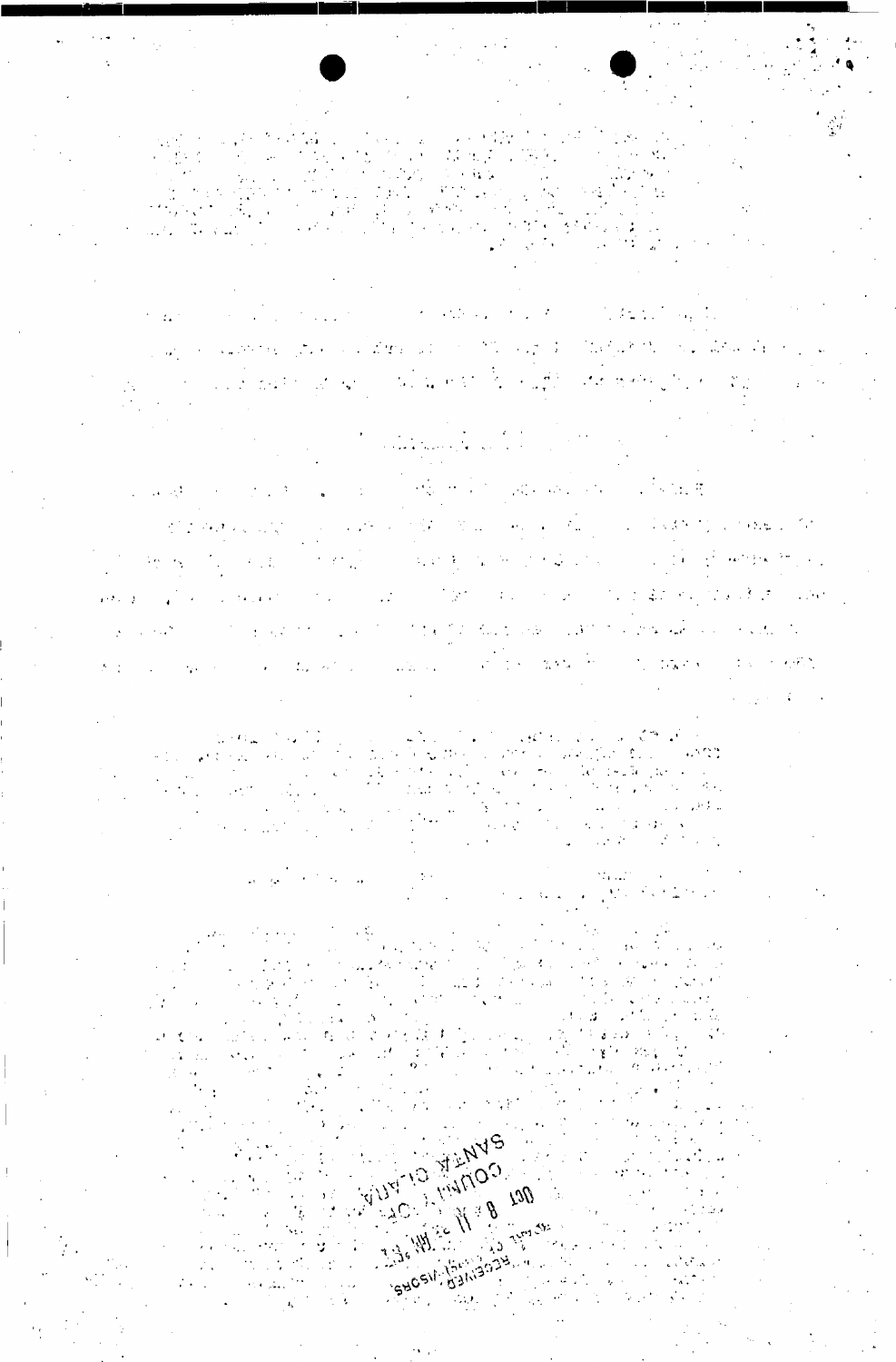**WHEREAS, the City and County deeire to acquire certain real property necessary for said road and to construct certain improvements on said road; and** 

WHEREAS, said road is locatod approximately 70% within City and 30% within the unincorporated torritory of County, and City and County wish to provide for the payment of their respective shares **of the cost of acquiring the right~of-way,for said road and for the qonstruction of certain street improvements thereon;** 

**NOW, THEREFORE, in consideration of their muttial 'promises, covenants and agreements herein contained, and subject to the conditions and terms hereinafter specified, the parties hereto do hereby agree as follows?** 

**1. preparation of Plana and specifications. County shall proceed with diligence to prepare plans'and specifications for the construction of street improvements** within **said road and right-ofway drawings for the acquisition of the real property necessary for**  said road. Upon and after approval of said plans and specifications **by the Board of Supervisors of County, County shall doliver to tho Council of City one complete** set **of** said **plans and specifications .**  and said right-of-way drawings for approval by said Council.

**2. Relinquishment of a portion of Said Road to County. Not later than thirty (30) days after oitecution of this agreement**  by County and City, County, acting pursuant to the authority granted **in sections 1700 and 1701 of the Streets and Highways Code of the Stato of California shall adopt and forward to City, a resolution declaring said road to be a cpunty highway. Said resolution shall,**  state that said road shall become a County highway for the follow**ing purposes only: acquisition of right-of-way, construction and improvement. Thereafter the Council of City snail forthwith act**  pursuant to Section 1701 of the said Streets and Highways Code **Bu grant consent to that portion of said road lying in the City becoming** 

**and,** 

**-a-**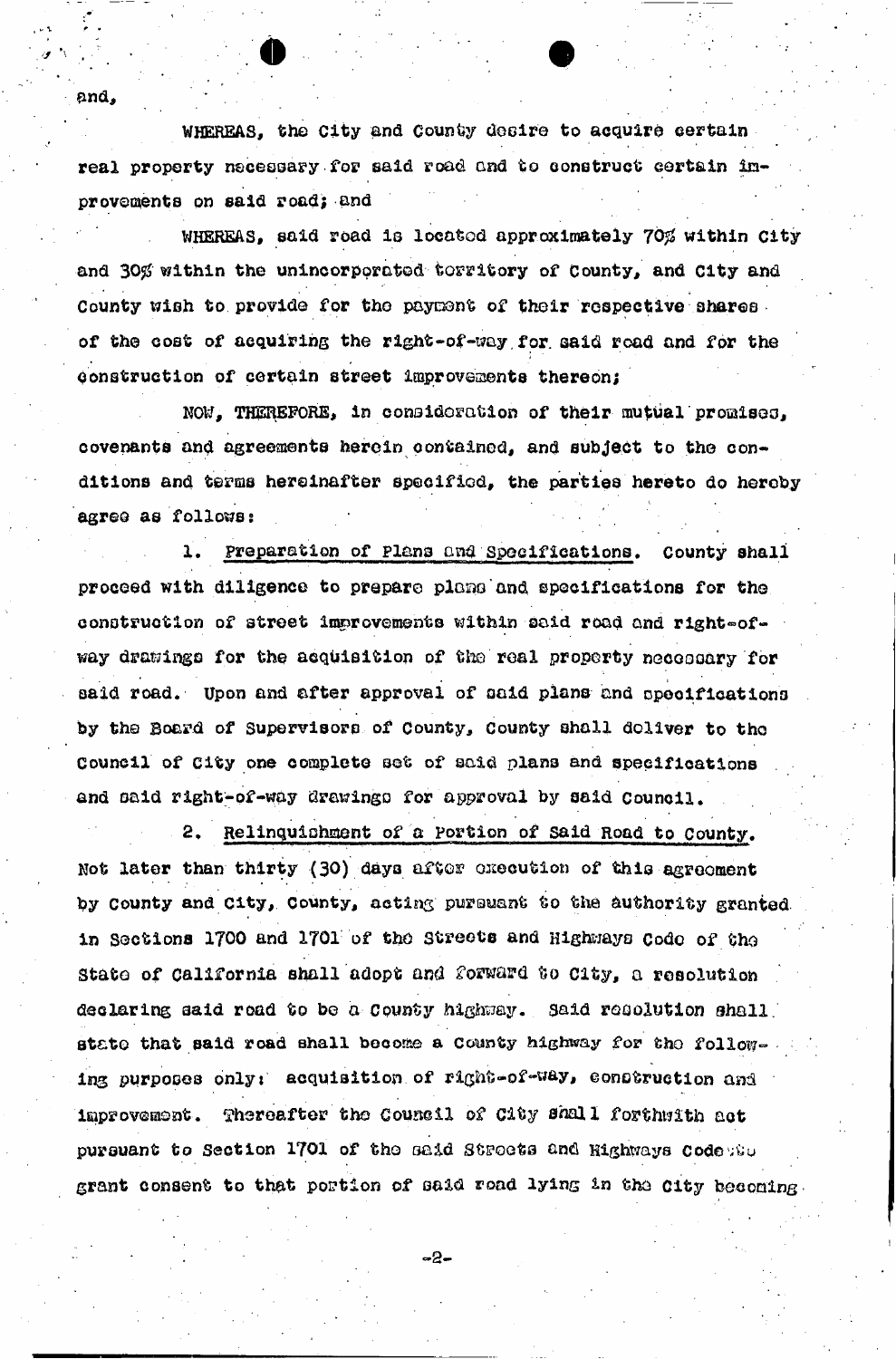a County highway for the purposed hereinabove expressed. Upon com**pletion of the improvements contesipl&tQd herein upon said read, County will relinquish to City those portions of said road lying Within tt^e City pursuant to the applioable.provisions of the street® and Highways code. City shall accept those portions of said road**  lying within the City so relinquished pursuant to the applicable **proviDiono of oaid Streets and Highways Code.** 

3. Aoquisition of Right-cf-Way and Award of Contract. **Upon completion of tho piano and opacifications for tho construction**  of said inprovements and approval thereof by City and the relinquishmont of that portion of said road lying uithin the City by City to **County as a County highway for tho abovooaid purposes, County shall commence the acquisition of ri£ht~o?~my for tho construction of said road.** Upon completion of the acquisition of said right-of-way **County shall talce all stops nooessary to advertise for bids and auard**  a contract for the construction of said improvements. For the pur**pose of thio paragraph only the tora "acquisition" shall include, /without limitation, possession obtained through agreement or order of tho court.** 

**Bstimte of Construction Coot. County shall oub'ait to**  4. City an estimate of the costs of conotruction of said improvoments **&nd city shall advance to coupty not; later than,tho date of award of**  the contract for the construction thereof the sum of One Hundred **Forty Thousand Dollars (\$1^0,000.00)<sup>f</sup> representing 700 of the estimated coots of construction.** 

**5. paymgnt for Acquisition of Right-of-way.;** 

**a. upon completion of the purchase of any one or more parcels for the right-of-way fbr said read, County shall submit**  to City an itemized statement of tho costs and expenses incurred **by County. Within fifteen (15) days from the dato of mailing said**  •« **statement, City shall submit in writing to County any objections to said statement or requests for modification. In tho event no**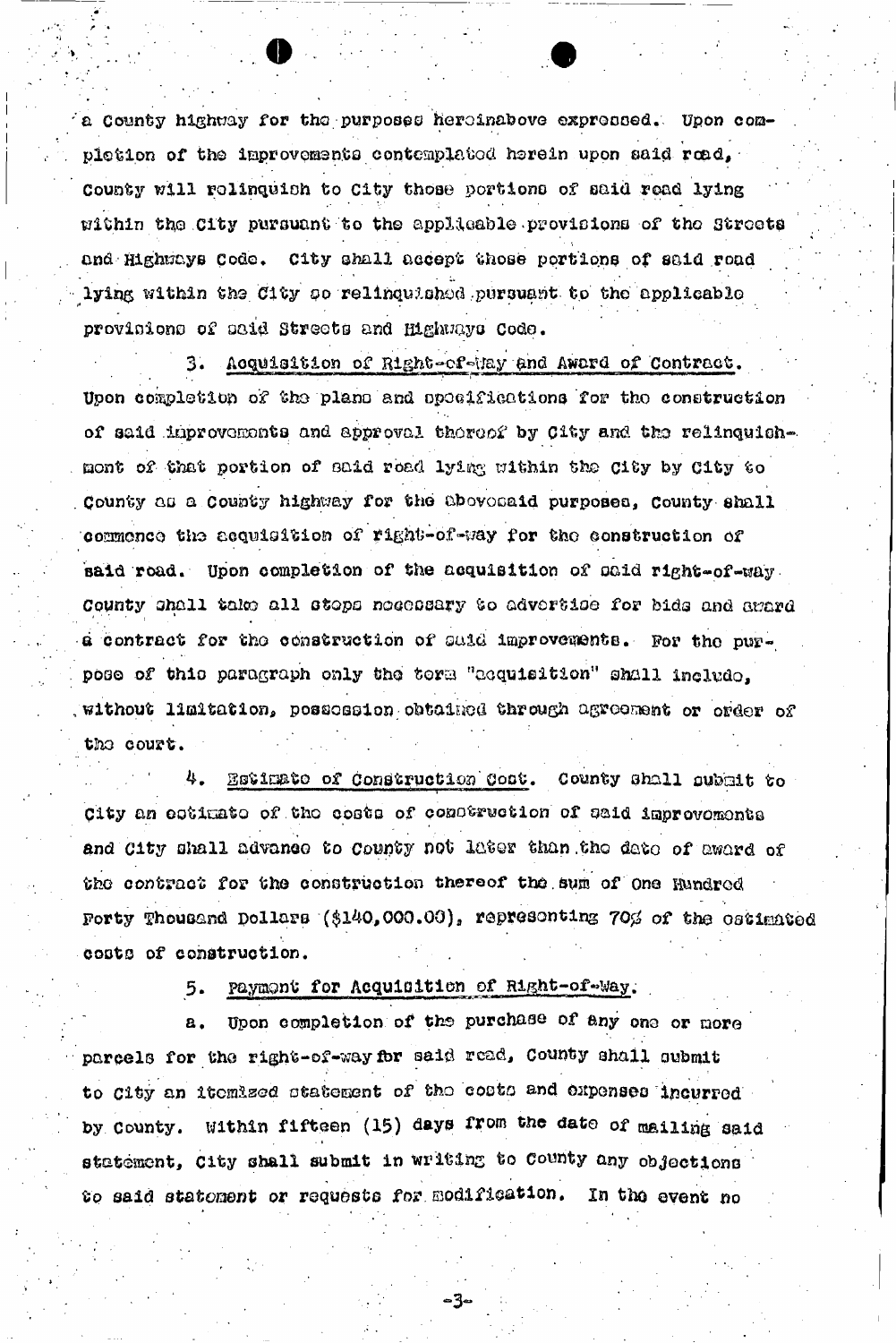such objection or request is so made, said statement shall be deemed approved and accopted by City and 70% of the total amount opecified **in said statement as th© costs and Gxpoases of purohaso of the parcel**  or parcels for the right-of-way described in said statement shall **bo paid forthwith to County,** 

**b.** For the purposes of Paragraph 5a above only, the torm **"purchase" ©hall include actions in oainont domain, Aloo for the?**  purpose of said paragraph the torm "costs and expenses of purchase" ahall includo, without limitation, tho amount paid to acquire the **right-of-way through negotiation or ao determined by a court or .Jury, oevoranco damage**Q**, costs of** titlo **ooaroh©® and reports, ooc?ow**  costs and coats of title insuranso, roverue stamps, filing foos, Jury fees, foes for service of process, legal coats, expenses and **fees incurred by tho office of County Coynaol, coats of Q&hibito,**  mapo and drawings, appraioal coots and foos.

> б. Paygant of Construction Coots.

a. Upon completion of the construction of said improvements and acceptance thereof by County, County shall submit to City an itemized statement of the total construction costs thoroof. Within fifteen (15) days from the date of mailing of said statement. **City ohall qubmit in writing to County any objections to said otato~ mont or requests for modification, xa tho ovont no objection or request is so made, said statemont shall bo deemed approved and accepted by City and 70% of the total amount specified in said statement as tho total construction cooto of oaid improvements ohall bo**  paid forthuith to County, less any sum advanced under paragraph 4 above. In the event the sum so advanced exceeds 70% of the total construction cost, the difference shall be refunded to City forth**with.** 

**b.** For the purpose of paragraph 6a above only the torm **"total construction coat" ohall** iaoan the **total amount paid by** County *for the* **eonatruction of oaid iffiprovosonfee plus fill ooofco for oxtra**  work authorized by County and by the Council of City.

ملاء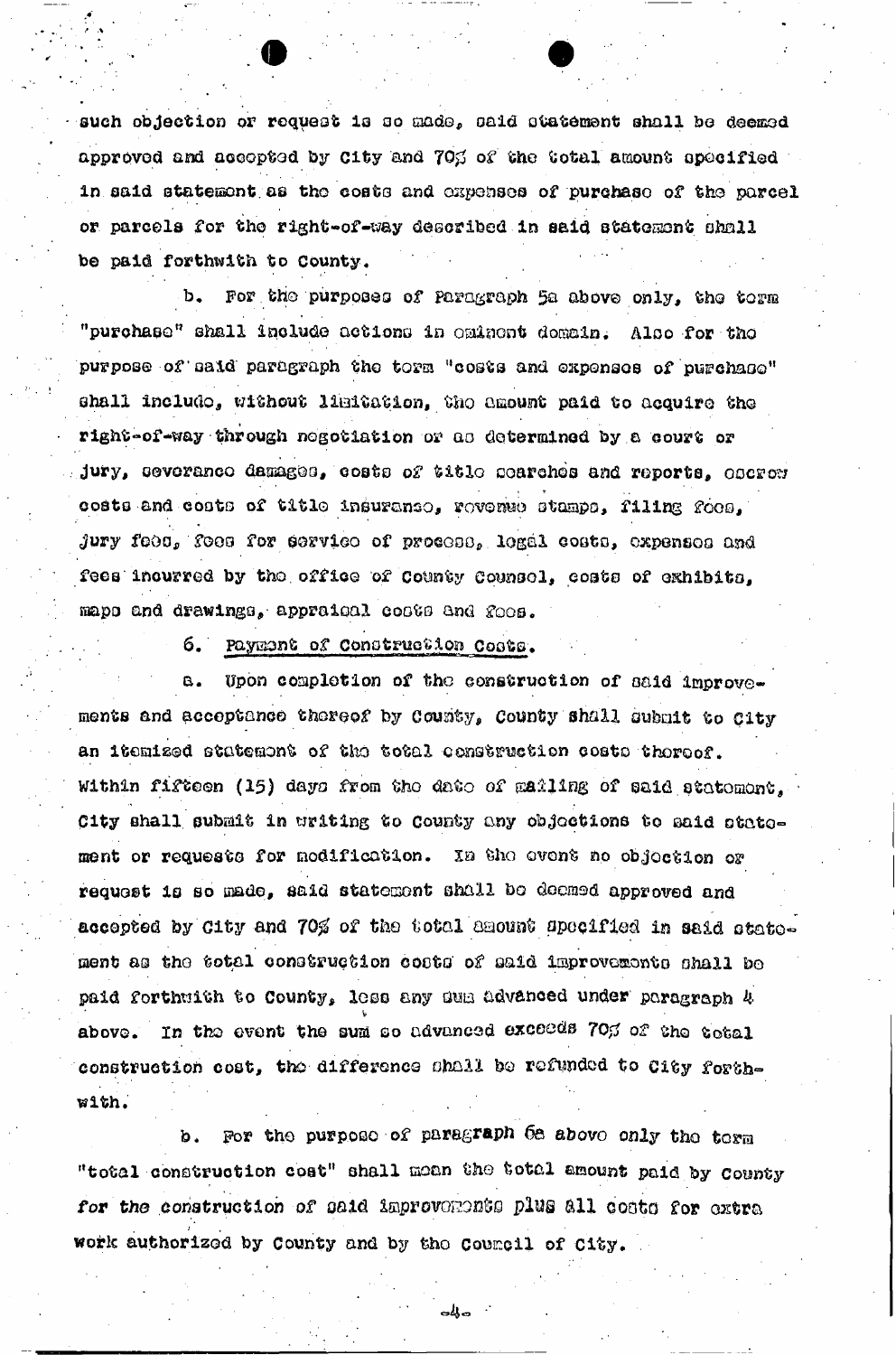**Insurance. County shall require any contractor awarded the contract for the construction and improvement of said road to take out and maintain at all times during construction and improvement of said road and until acceptance of said construction and improvement by County public liability and property damage insurance in form and limits of liability acceptable to City and County insuring City and County and their respective officers and employees from and against loss, cost or expense arising out of or in any way connected with the construction and improvement of said road,** 

**IN WITNESS WHEREOF, City and County have caused this agreement to be executed by their respective officers duly authorized: by County**  this  $\frac{d^{3}y}{dx^{2}}$  day of  $\frac{SEP 13}{dx^{3}}$ , 1965, and by City this  $\frac{4}{x^{3}}$ day of  $\ell$ *Ck***<sup>** $\ell$ **</sup>. 1965.** 

ATTEST: FRANSIS L

City Clerk

**CITY OF SAN JOSE, a municipal corporation**  By. **A. P. tiAMA And ^MaJlL l uity Manpfeer "City"** 

**"County"** 

**COUNTY OF SANTA CLARA** 

**By**  Board of Supervisors

ATTEST:

**JEAN PULLAN, Clerk Board of Supervisors DONAL D M. RAIN S**  Assistant Clerk -Board of Supcrvisora

**APPROVED AS TO FORM** 

Willeam **I**M **Deputy County Counsel** 

-5-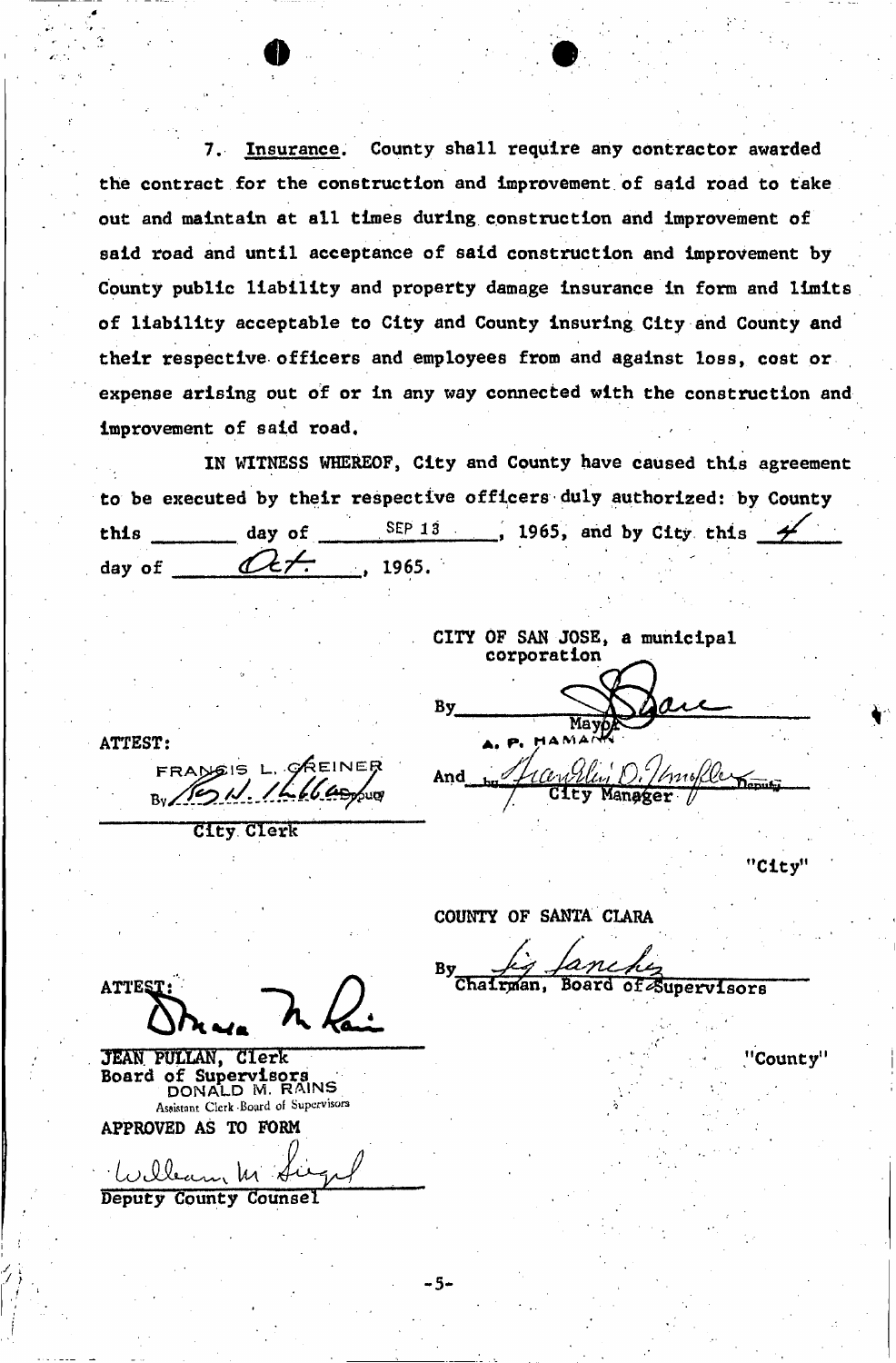